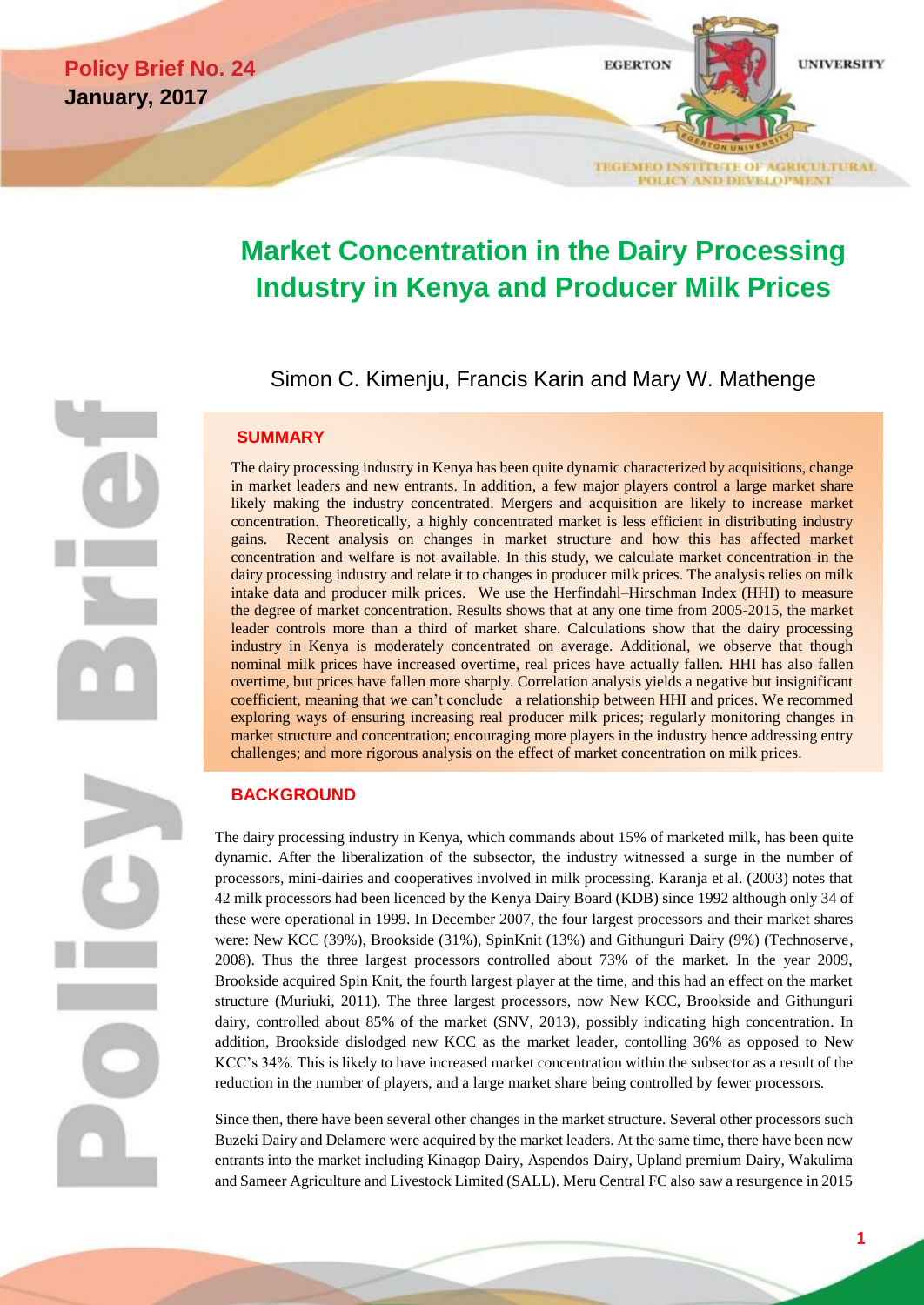with increased processing capacity. There has also been cases of other processors closing down.

Theoretically, the more concentrated a market is, the more inefficient it is in translating the gains of the industry to other players in the chain. This is because of the likely movement towards oligopolistic/oligopsonistic tendencies by players with huge market shares. According to economists, perfect competition, which represents a market dominated by many small players, is the model that translates most welfare to society (Stavins et al., 1996).

#### **Rationale**

Updated information on how the structure of the dairy processing industry in Kenya has changed in the recent past is not available. Concerns about the market being even more concentrated arise because of the main<br>industry player acquiring small industry player acquiring small processors. But a good understanding of the market concentration will only be clear with an analysis based on market shares.

Additionally, concerns about increased market concentration in the Kenyan dairy processing industry come at a time when farmers have been complaining about low producer prices. This leads to the question whether there may be any correlation between the degree of market concentration and the trend in producer prices, and if so, if market concentration has an impact on the prices. Indeed, the ability to influence prices (hence margins) is considered one incentive in pursuing mergers and acquisitions.

#### **Objectives**

In this study, we map the trend in the structure of the dairy processing industry, calculate the level of market concentration and relate it to changes in milk producer prices.

#### **Data and Methods**

This study uses quantitative data on milk intakes by various processors obtained from the Kenya Dairy Board for the years 2005-2015. Milk producer prices are obtained from the KNBS statistical abstracts. Data on market share (based on milk intakes by various processors) is used to calculate concentrations ratios and market concentration index. We use the Herfindahl– Hirschman Index (HHI) to measure the degree of market concentration (Perekhozhuk et al., 2014; Bikker and Haaf, 2002). Degree of concentration refers to the extent to which a relatively large percentage of the market is controlled by a relatively small number of firms. We use graphic and correlation analysis to relate concentration measures with producer milk prices.

#### **Findings**

#### **a) Trends in milk intake market share by processors**

As earlier indicated, New KCC was the market leader controlling the largest market share of milk intake by processors until 2009 when Brookside took the market lead (Fig 1). Since then, brookside has been controlling atleast 35% of the market whith a high of 41% in 2014 though this dropped again in 2015.

New KCC, though being in the second position dropped its market share to below 30% since 2012 and this has remained in the range of 20%. Indeed, the gap between the two in terms of market share has widened overtime.

Spin Knit had been in the third position until 2007 when it was overtaken by Githunguri dairy, and it was later acquired by Brookside in 2009. Githunguri dairy has maintained the third position with a market share ranging from 14-17% since year 2009. In 2015, Sammer A & L was number four with a share of 10% followed by Meru Central FC at 7%.

#### **Fig 1. Processor milk intake market share from 2005-2015 (%)**



### **b) Trends in market concentration**

Table 1 shows concetration ratios (CR) and the HHI for the industry from 2005 to 2015.  $CR_n$  inidacates the market share (based on milk intake) contolled by the top *n* firms.

|  | Table 1. Concentration measures in the |  |
|--|----------------------------------------|--|
|  | Kenya dairy processing industry        |  |

| Year | $CR_1$ | CR <sub>2</sub> | CR <sub>3</sub> | $CR_{4}$ | HHI  |
|------|--------|-----------------|-----------------|----------|------|
| 2005 | 33     | 65              | 82              | 87       | 0.24 |
| 2006 | 34     | 64              | 77              | 87       | 0.23 |
| 2007 | 35     | 64              | 77              | 83       | 0.23 |
| 2008 | 34     | 64              | 74              | 87       | 0.23 |
| 2009 | 36     | 70              | 84              | 86       | 0.27 |
| 2010 | 36     | 72              | 85              | 88       | 0.28 |
| 2011 | 38     | 68              | 82              | 86       | 0.26 |
| 2012 | 38     | 59              | 75              | 81       | 0.23 |
| 2013 | 37     | 57              | 71              | 80       | 0.21 |
| 2014 | 41     | 61              | 76              | 87       | 0.24 |
| 2015 | 36     | 55              | 68              | 78       | 0.20 |
| Av.  | 36     | 63              | 77              | 85       | 0.24 |

 $CR<sub>1</sub>$  ranges from a low of 33% in 2005 to a high of 41% in 2014, with a mean of 36%. This means that at any one time from 2005-2015, the market leader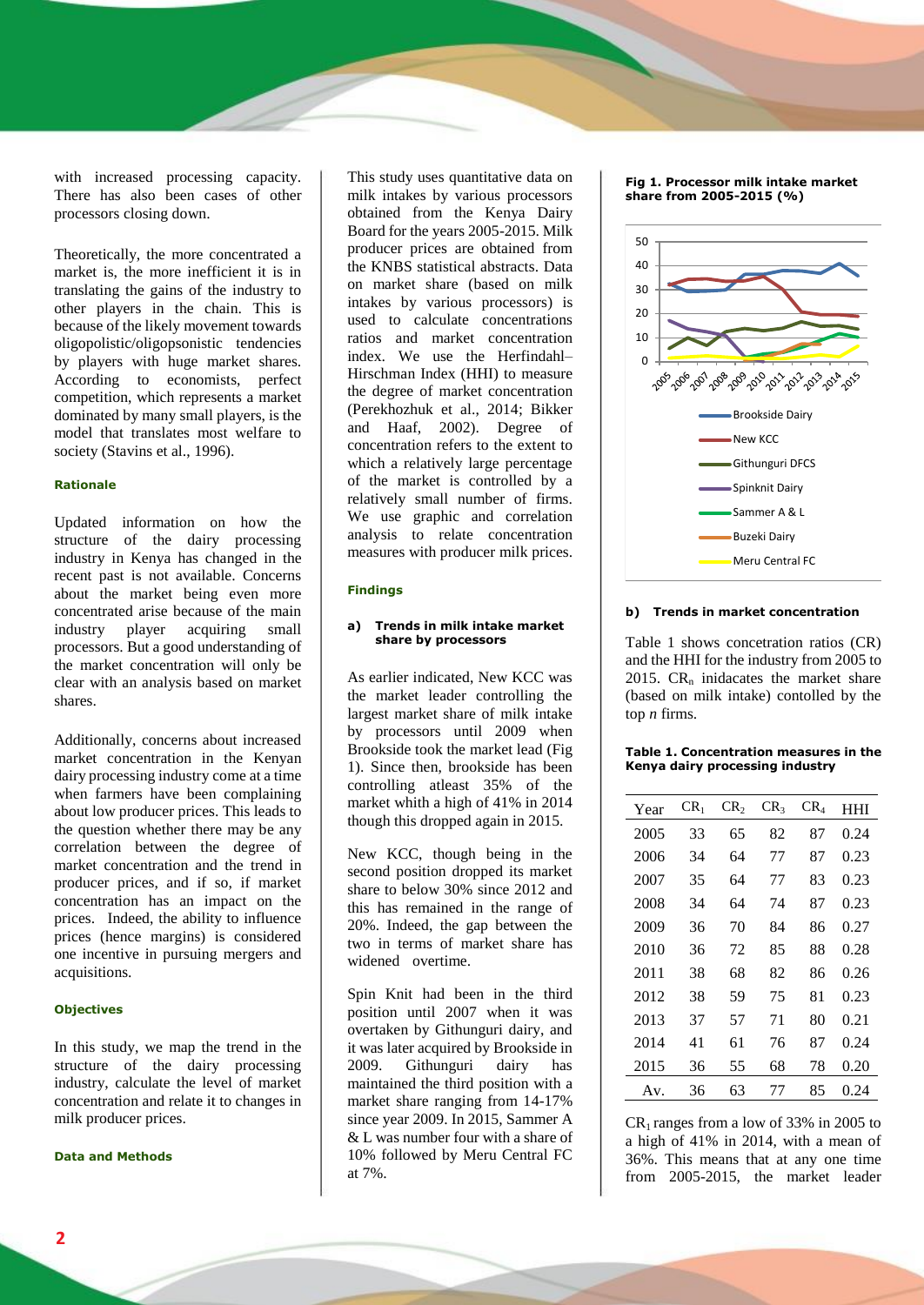controlled about 36% of the market, which is more than a third. The two largest processors controlled an average of 63% of the market in those 11 years while the 3 largest controlled 77%. All CRs peaked in the years 2009-2010 before gradually slowing down and then falling further in 2015.

The HHI is a measure of concentration for the whole industry. It ranges from 0 to 1, with 0 depicting a market with many but very small firms and 1 a pure monopoly or monopsony. According to international practice, HHI below 0.15 indicates low concentration, HHI between 0.15 and 0.25 indicates moderately concentrated markets, and HHI above 0.25 highly concentrated markets (Perekhozhuk et al., 2014). At an average of 0.24, the dairy processing industry in Kenya is moderately concentrated. In the years 2009-2011, the industry was highly concentrated with the HHI being more than 0.25.

## **c) Trends in milk prices**

Figure 2 show average milk prices paid by processors in Ksh per liter. Nominal prices paid have increased from a low of Ksh 16/liter in 2005 to an average of Ksh 36.2 in 2015. While this may seem like an increase, the real prices have actually decreased.



**Fig 2. Trends in produce milk prices in Ksh/liter.** 

We used the consumer price index (CPI) to adjust the prices to real ones with 2005 as the base year. Real prices have actually fallen from Ksh 16 observed in 2005 to about Ksh 12.6 in 2015. This means that farmers are actually receiving less when the prices are adjusted to account for the effect of inflation.

#### **d) Correlating market concentration and milk prices**

Figure 3 shows a graphical analysis of real producer milk prices and HHI. For the purpose of this presentation and to allow visual comparison with HHI, prices are shown in Ksh/10 ml of milk (per liter prices divided by 100).



The graph shows that real prices and HHI have fallen overtime, especially since 2009. However, prices have fallen more sharply with the linear line for price having a bigger slope. Simple correlation analysis indicates a negatives correlation coefficient, which may seem to suggest that a rise in HHI is associated with a decrease in milk prices. However, this coefficient is not statistically significant hence we can not make this conclusion.

#### **Conclusions**

Our results shows several changes in market structure. New KCC was the market leader until 2009 when it was dislodged by Brookside. Overtime, the gap between the two in terms of market share has widened. Since 2009, Githunguri dairy has maintained the

third position with a market share ranging from 14-17%.

At any one time from 2005-2015, the market leader controls more than a third of market (av.36%). In the same period, the two largest processors controlled an average of 63%. Using the HHI, our calculations show that the dairy processing industry in Kenya is moderately concentrated at an average HHI of 0.24. The industry was highly concentrated in 2009-2011 and this is the time when Brookside bought out Spin Knit Dairy and overtook New KCC.

A look at the trends in nominal milk prices paid by processors shows an increase overtime. When prices are deflated using CPI to adjust for inflation, we observe that real prices have actually fallen.

Results further show that real prices and HHI have fallen overtime, but prices have fallen more sharply. Correlation analysis yields a negative but insignificant coefficient, meaning that we can't conclude a relationship.

## **Recommendations**

- 1. Ways of ensuring famers recieve increasing real producer milk prices should be explored.
- 2. It is important to regularly monitor changes in market structure in agribusiness industries and relate them to welfare indicators to prevent undesirable practices of highly concentrated markets.
- 3. Since a low concetrated market is desirable, it is important to address entry challenges to encourage more players in the industry.
- 4. More rigorous analysis should be undertaken to ascertain if the moderately concentrated processing industry has a significant relationship with both producer and consumer prices. The analysis should be expanded to include the informal marketing sector which controls majority of marketed milk.